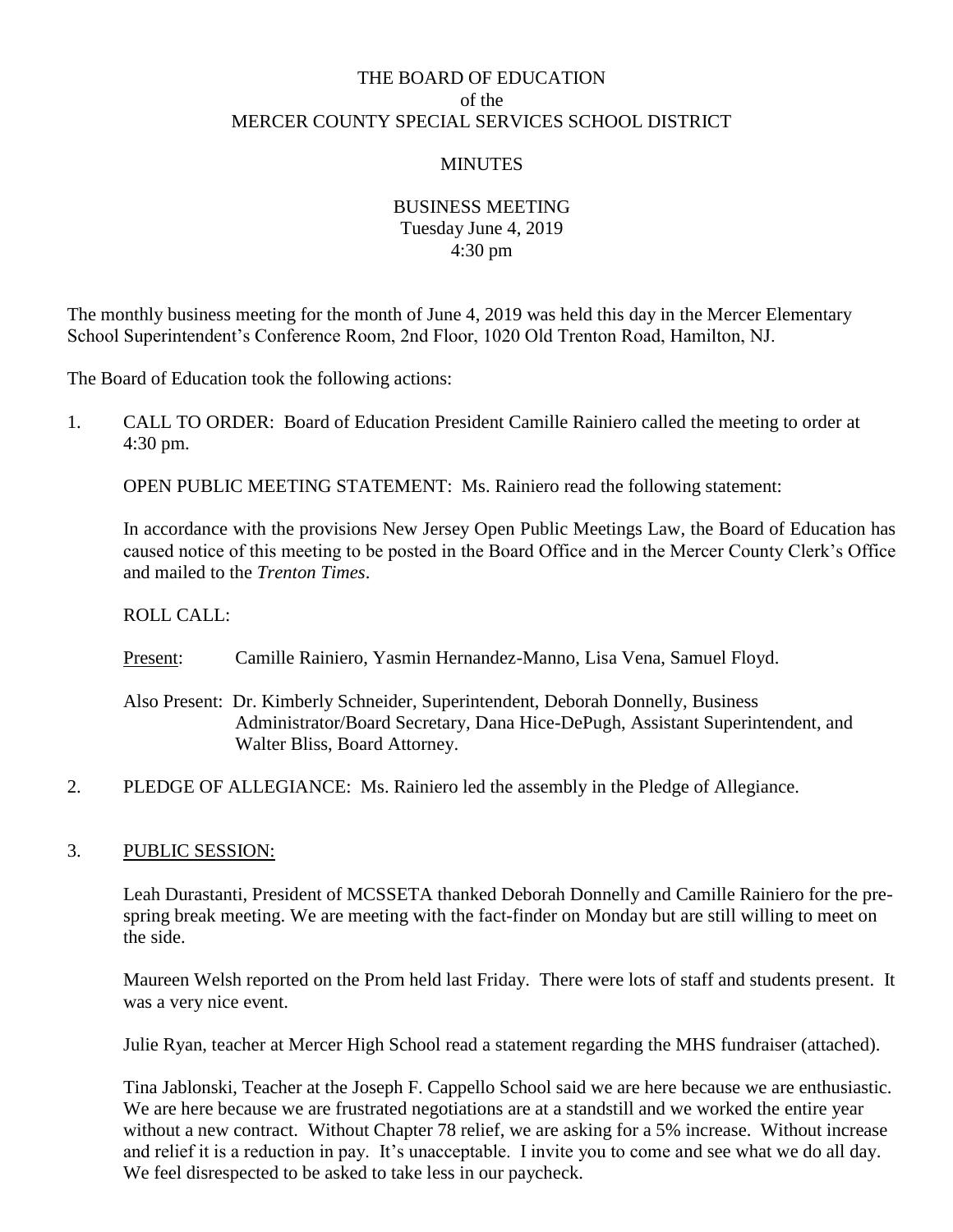Lisa Pisullo, promised to be here every meeting. I want to reiterate everything Tina said. I am insulted. Seems there is tension between the Board and us. We don't feel that way toward you. Why are we asked to take home less. We are exhausted when we go home and come in every day. We feel no movement on this. It would make us feel better to get this done. Not giving up on the kids.

Dan Fiekler, East Windsor District. I am here in support of our MCSSETA family. People move to Mercer County for the schools. They don't necessarily thin about special services. We are fortunate to have MCSSSD to meet the needs of these students. As a sending district I see what comes from students who have spent time at MCSSSD. Mercer County is expensive to live here. No way can they survive making less. Chapter 78 has the Sunset Law; you don't have to abide by that. Others have settled, but we are supporting others. Other locals are funding SSSD. The fact that contract is not settled is a reflection of our officials. I will not cast my vote tonight for any officials because contract is not settled. If we are not supporting our people things will start to fall apart. Make a deal now.

## 4. Approval of the May 7, 2019 Board Meeting Regular and Executive Minutes:

A Motion by Lisa Vena and seconded by Samuel Floyd to approve the aforementioned was carried by roll call vote.

| Roll Call: | Mr. Floyd - Yes    |                           |
|------------|--------------------|---------------------------|
|            | Ms. Vena - Yes     | Ms. Hernandez-Manno - Yes |
|            | Ms. Lewis - Absent | Ms. Rainiero - Yes        |

## 5. Bills To Be Approved totaling \$ 4,266,267.11 and authorization of transfers within program areas as approved by the Superintendent

A Motion by Lisa Vena and seconded by Samuel Floyd to approve the aforementioned was carried by roll call vote.

| Roll Call: | Mr. Floyd - Yes    |                           |
|------------|--------------------|---------------------------|
|            | Ms. Vena - Yes     | Ms. Hernandez-Manno - Yes |
|            | Ms. Lewis - Absent | Ms. Rainiero - Yes        |

## 6. Board Secretary/Treasurer's Report for April 2019

A Motion by Samuel Floyd and seconded by Lisa Vena to approve the aforementioned was carried by roll call vote.

| Roll Call: | Mr. Floyd - Yes    |                           |
|------------|--------------------|---------------------------|
|            | Ms. Vena - Yes     | Ms. Hernandez-Manno - Yes |
|            | Ms. Lewis - Absent | Ms. Rainiero - Yes        |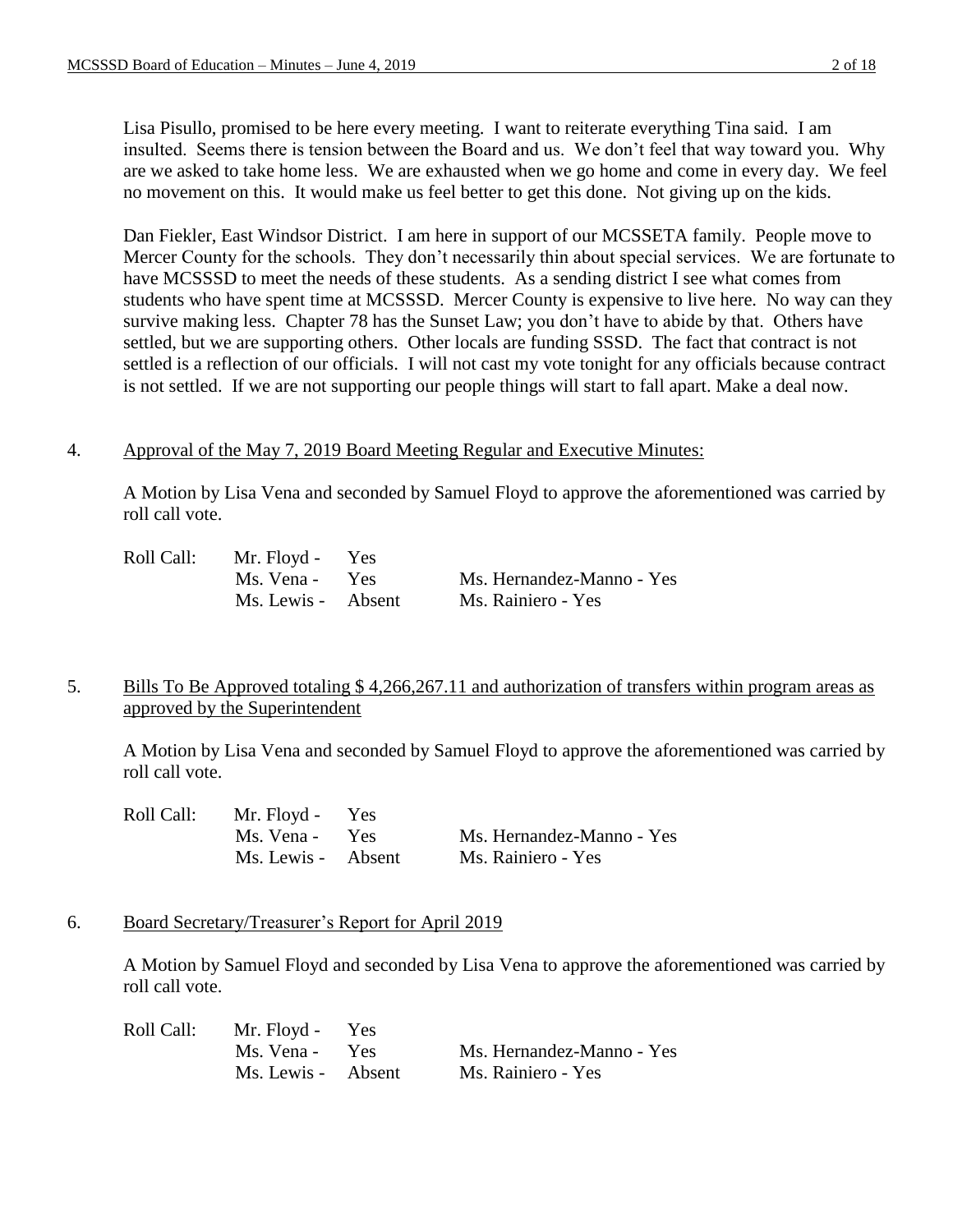## 7. Correspondence & Communications:

Dr. Schneider announced that we celebrated our teachers at the Governor's Teacher Awards on Friday, May 31, 2019. Tonight we celebrate our teachers here.

Ron Cancelliere, Interim Principal of Joseph F. Cappello School recognized: Teacher of the Year: Juliet Brooks Educational Services Professional of the Year: Cathy Smeresky Paraprofessional of the Year: Dawn DiLissio

Lisa Scaringelli, Principal of Mercer Elementary School recognized: Teacher of the Year: Sue Zabricki Educational Services Professional of the Year: Cynthia Grunning Para Professional of the Year: Andrea Mengoni,

Brian Kozakowski, Principal of Mercer High School recognized: Teacher of the Year: Beth Barrie Educational Services Professional of the Year: Susan Richards Para Professional of the Year: Michelle Santilli

Dr. Schneider thanked everyone for sharing this with us. Dr. Schneider shared the School Wellness Update.

Ms. Rainiero said congratulations to all on behalf of the Board; we value you and congratulate you on receipt of these awards.

- 8. Committee Reports None
- 9. Superintendent's Report None

New/Special Projects: None

Recommend Board approve the following:

## PERSONNEL & ADDENDUM

BE IT RESOLVED That the Board of Education does hereby approve the following appointments, reappointments, adjustments, resignations, terminations, retirements, leaves, transfers, suspensions, and requests for expedites, emergency certification for the School Year 2019 – 2020 as recommended by the Superintendent.

BE IT FURTHER RESOLVED That the Board of Education submit to the County Superintendent, as required, applications for emergency hiring and the applicants' attestations that they have not been convicted of any disqualifying crime pursuant to the provisions of N.J.S.A. 18A:6-7.1 et seq, N.J.S.A. 18A:39-17 et seq, or N.J.S.A. 18A:6-4.13 et seq.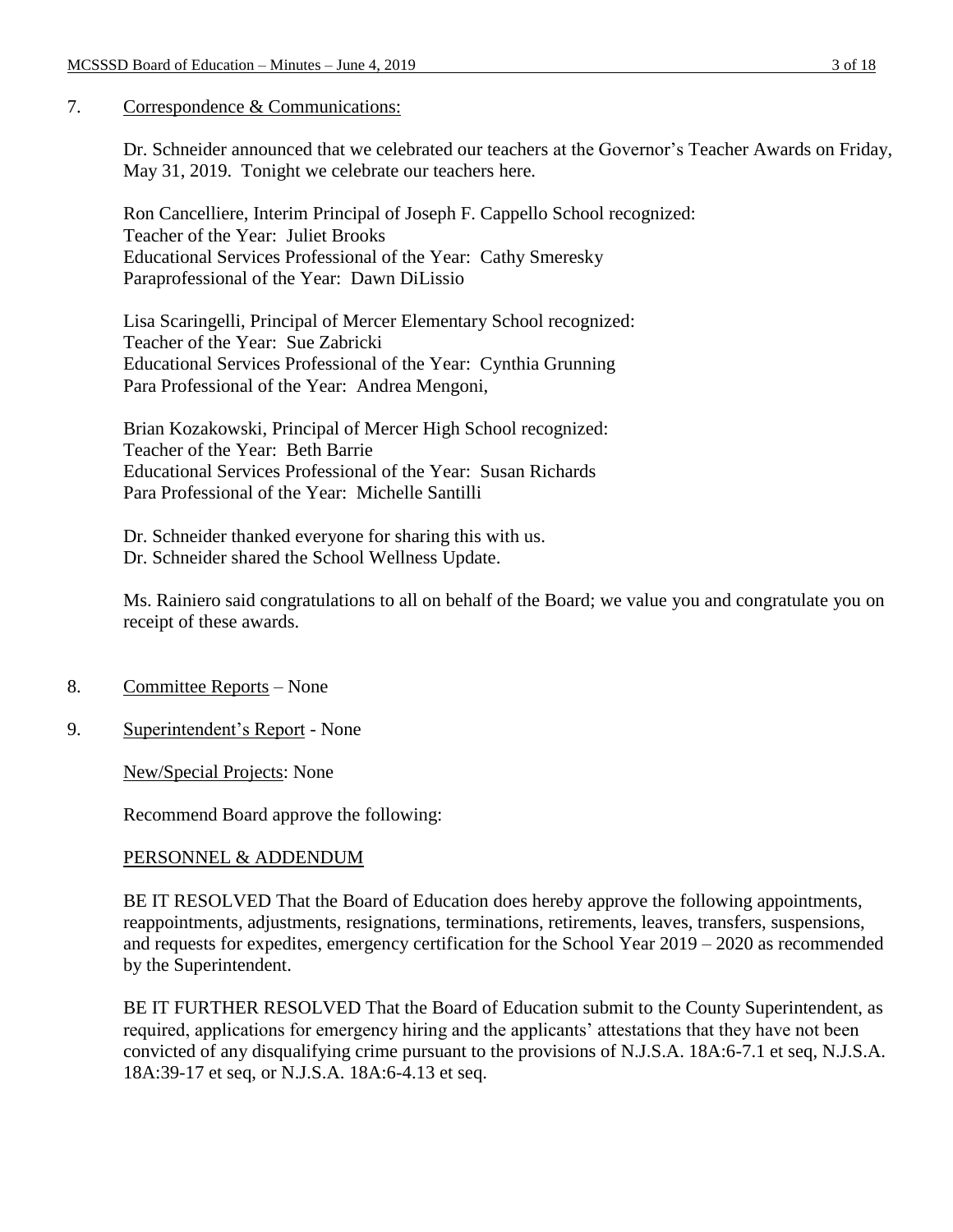Appointments, Resignations, Leaves, Retirements, etc. and addendum *(Attachment 9A)*

A Motion by Lisa Vena and Seconded by Samuel Floyd was made to approve the aforementioned was carried by roll call vote.

| Roll Call: | Mr. Floyd - Yes    |                              |
|------------|--------------------|------------------------------|
|            | Ms. Vena - Yes     | Ms. Hernandez-Manno $-$ Yes* |
|            | Ms. Lewis - Absent | Ms. Rainiero – Yes           |

\*Note: Ms. Hernandez-Manno abstains from Emergent hire.

2019 Extended School Year, Hourly Staff (*Attachment 9A-1*)

A Motion by Lisa Vena and Seconded by Samuel Floyd was made to approve the aforementioned was carried by roll call vote.

| Roll Call: | Mr. Floyd - Yes    |                           |
|------------|--------------------|---------------------------|
|            | Ms. Vena - Yes     | Ms. Hernandez-Manno - Yes |
|            | Ms. Lewis - Absent | Ms. Rainiero - Yes        |

2019 Extended School Year, Contracted Staff (*Attachment 9A-2)*

A Motion by Lisa Vena and Seconded by Samuel Floyd was made to approve the aforementioned was carried by roll call vote.

| Roll Call: | Mr. Floyd - Yes    |                           |
|------------|--------------------|---------------------------|
|            | Ms. Vena - Yes     | Ms. Hernandez-Manno - Yes |
|            | Ms. Lewis - Absent | Ms. Rainiero - Yes        |

*Revised* Job Description: Case Manager, Special Child Health Services (*Attachment 9A-3*)

A Motion by Lisa Vena and Seconded by Samuel Floyd was made to approve the aforementioned was carried by roll call vote.

| Roll Call: | Mr. Floyd - Yes    |                           |
|------------|--------------------|---------------------------|
|            | Ms. Vena - Yes     | Ms. Hernandez-Manno - Yes |
|            | Ms. Lewis - Absent | Ms. Rainiero - Yes        |

### **MISCELLANEOUS:**

2019 Governor's Educators of the Year Participation and Recipients (*Attachment 9B)* 

| Roll Call: | Mr. Floyd - Yes    |                           |
|------------|--------------------|---------------------------|
|            | Ms. Vena - Yes     | Ms. Hernandez-Manno - Yes |
|            | Ms. Lewis - Absent | Ms. Rainiero - Yes        |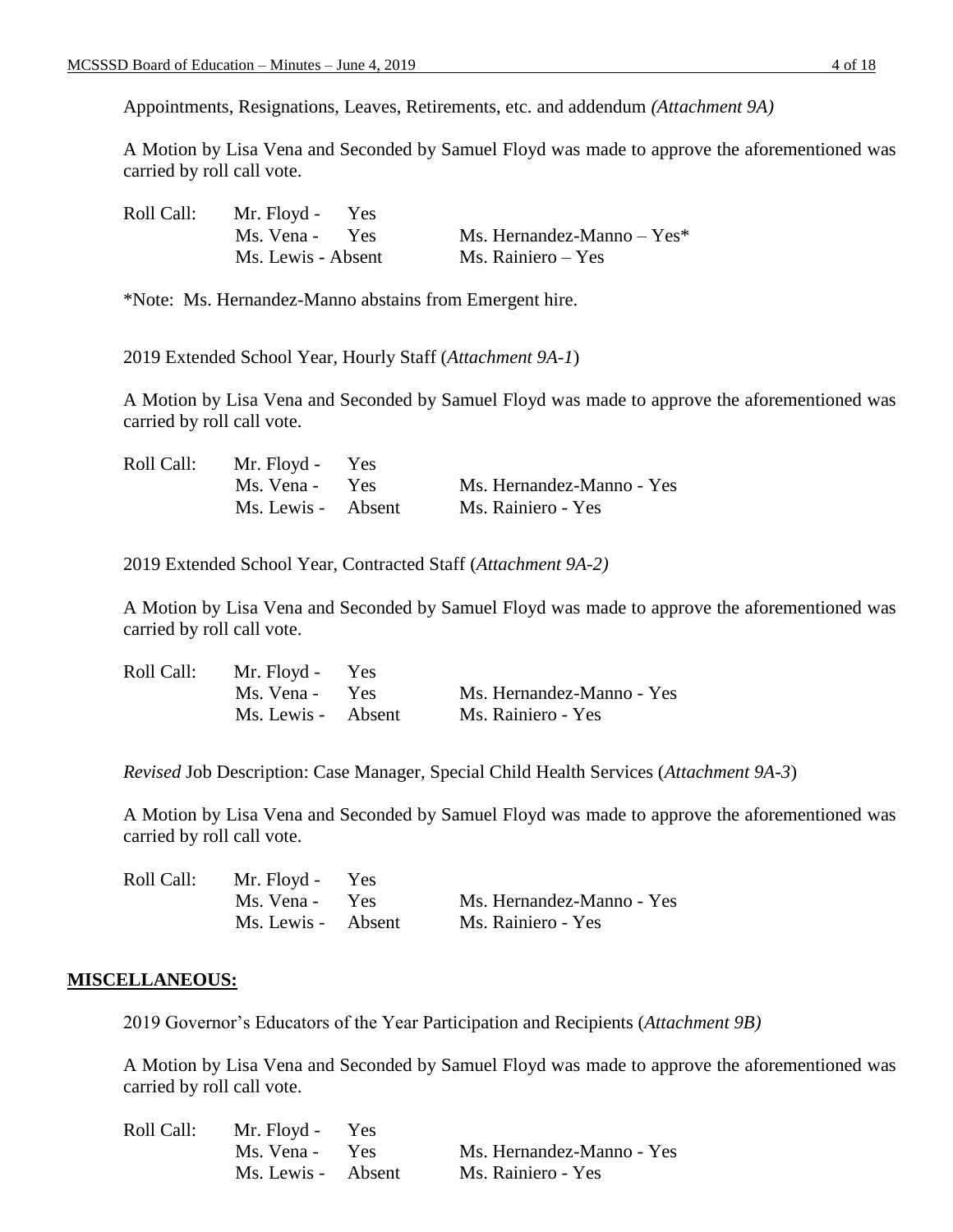2019 Para-Professionals of the Year Recipients (*Attachment 9C)*

A Motion by Lisa Vena and Seconded by Samuel Floyd was made to approve the aforementioned was carried by roll call vote.

| Roll Call: | Mr. Floyd - Yes    |                           |
|------------|--------------------|---------------------------|
|            | Ms. Vena - Yes     | Ms. Hernandez-Manno - Yes |
|            | Ms. Lewis - Absent | Ms. Rainiero - Yes        |

Revised and/or New Policies, Regulations, or By-Laws

 **First Reading** -- Revised and/or New Policies, Regulations, or By-Laws - *(None)*

 **Second Reading & Adoption** -- Revised and/or New Policies, Regulations, or By-Laws  *(no changes from First Reading)*

## *BYLAWS - None*

## *POLICIES*

P1642 Earned Sick Leave Law (M)

## *REGULATIONS*

R1642 Earned Sick Leave Law (M)

A Motion by Lisa Vena and Seconded by Samuel Floyd was made to approve the aforementioned was carried by roll call vote.

| Roll Call: | Mr. Floyd - Yes    |                           |
|------------|--------------------|---------------------------|
|            | Ms. Vena - Yes     | Ms. Hernandez-Manno - Yes |
|            | Ms. Lewis - Absent | Ms. Rainiero - Yes        |

## **REPORTS:**

Fire and Security Drills for month of May 2019 (*Attachment 9-C)*

| Roll Call: | Mr. Floyd - Yes    |                           |
|------------|--------------------|---------------------------|
|            | Ms. Vena - Yes     | Ms. Hernandez-Manno - Yes |
|            | Ms. Lewis - Absent | Ms. Rainiero - Yes        |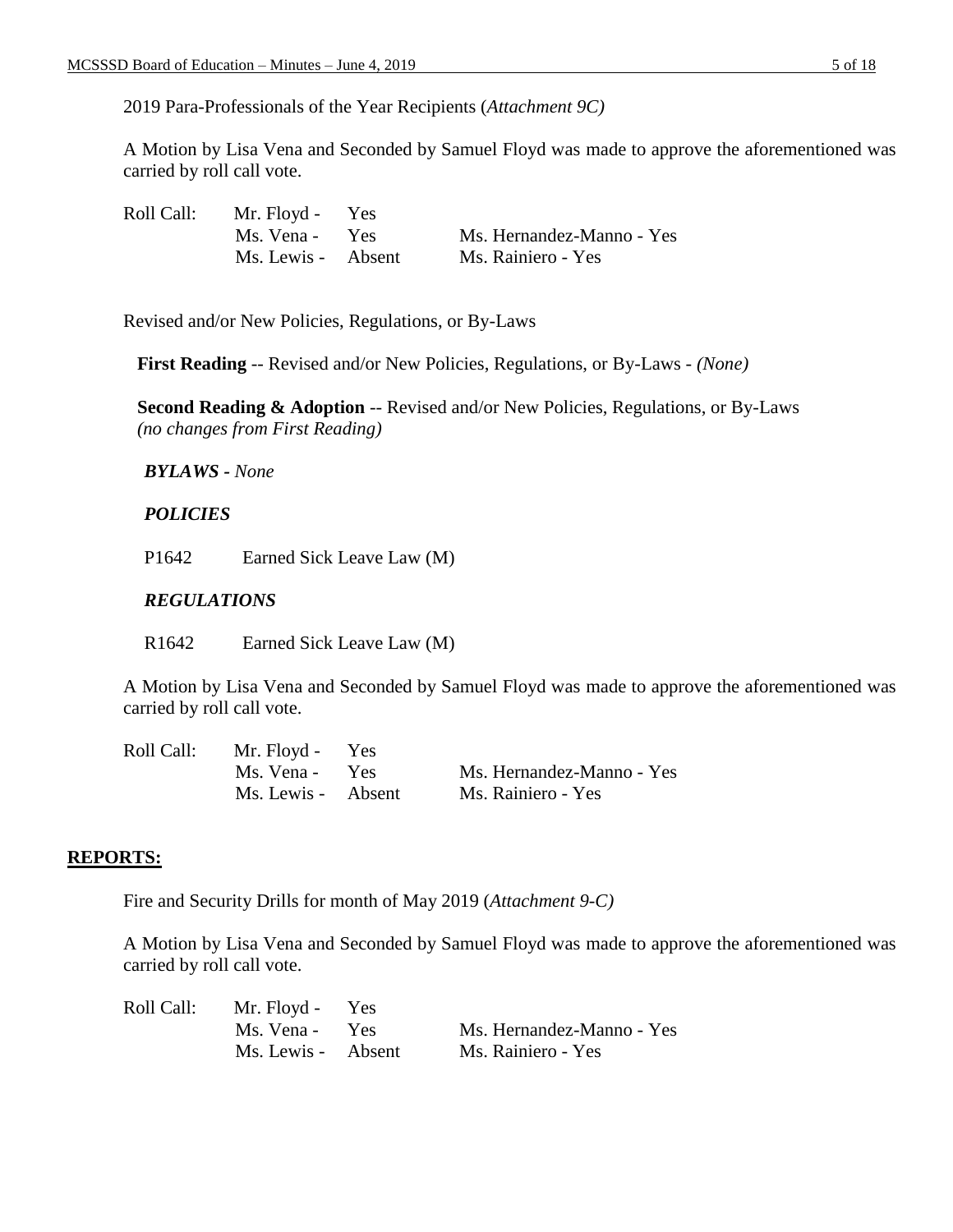| Month        | Investigations | HIB | Non-HIB |
|--------------|----------------|-----|---------|
| July         |                |     |         |
| August       |                |     |         |
| September    |                |     |         |
| October      |                |     |         |
| November     |                |     |         |
| December     |                |     |         |
| January      |                |     |         |
| February     |                |     |         |
| March        |                |     |         |
| April        |                |     |         |
| May          |                |     |         |
| <b>TOTAL</b> |                |     |         |

Harassment, Intimidation & Bullying Report for May 2019

A Motion by Lisa Vena and Seconded by Samuel Floyd was made to approve the aforementioned was carried by roll call vote.

Roll Call: Mr. Floyd - Yes

Ms. Vena - Yes Ms. Hernandez-Manno - Yes Ms. Lewis - Absent Ms. Rainiero - Yes

Enrollment Data as of May 2019:

| <b>YEAR</b>   | <b>JULY</b> | <b>AUG</b> | <b>SEP</b> | <b>OCT</b> | <b>NOV</b> | <b>DEC</b> | JAN | <b>FEB</b> | <b>MAR</b> | <b>APR</b> | MAY | JUN |
|---------------|-------------|------------|------------|------------|------------|------------|-----|------------|------------|------------|-----|-----|
| 2017-<br>2018 | 505         | 502        | 579        | 586        | 583        | 587        | 583 | 585        | 587        | 587        | 592 | 593 |
| 2018-<br>2019 | 454         | 454        | 547        | 567        | 571        | 575        | 579 | 580        | 581        | 586        | 587 |     |

|                          | )4/30/19 | 05/31/19 |
|--------------------------|----------|----------|
| Mercer High School       | 248      | 248      |
| Mercer Elementary School | 223      | 224      |
| <b>Regional Day</b>      |          | 9        |
| J. F. Cappello School    | 106      | 06       |
| <b>TOTAL:</b>            | 586      | 587      |

| Roll Call: | Mr. Floyd - Yes    |                           |
|------------|--------------------|---------------------------|
|            | Ms. Vena - Yes     | Ms. Hernandez-Manno - Yes |
|            | Ms. Lewis - Absent | Ms. Rainiero - Yes        |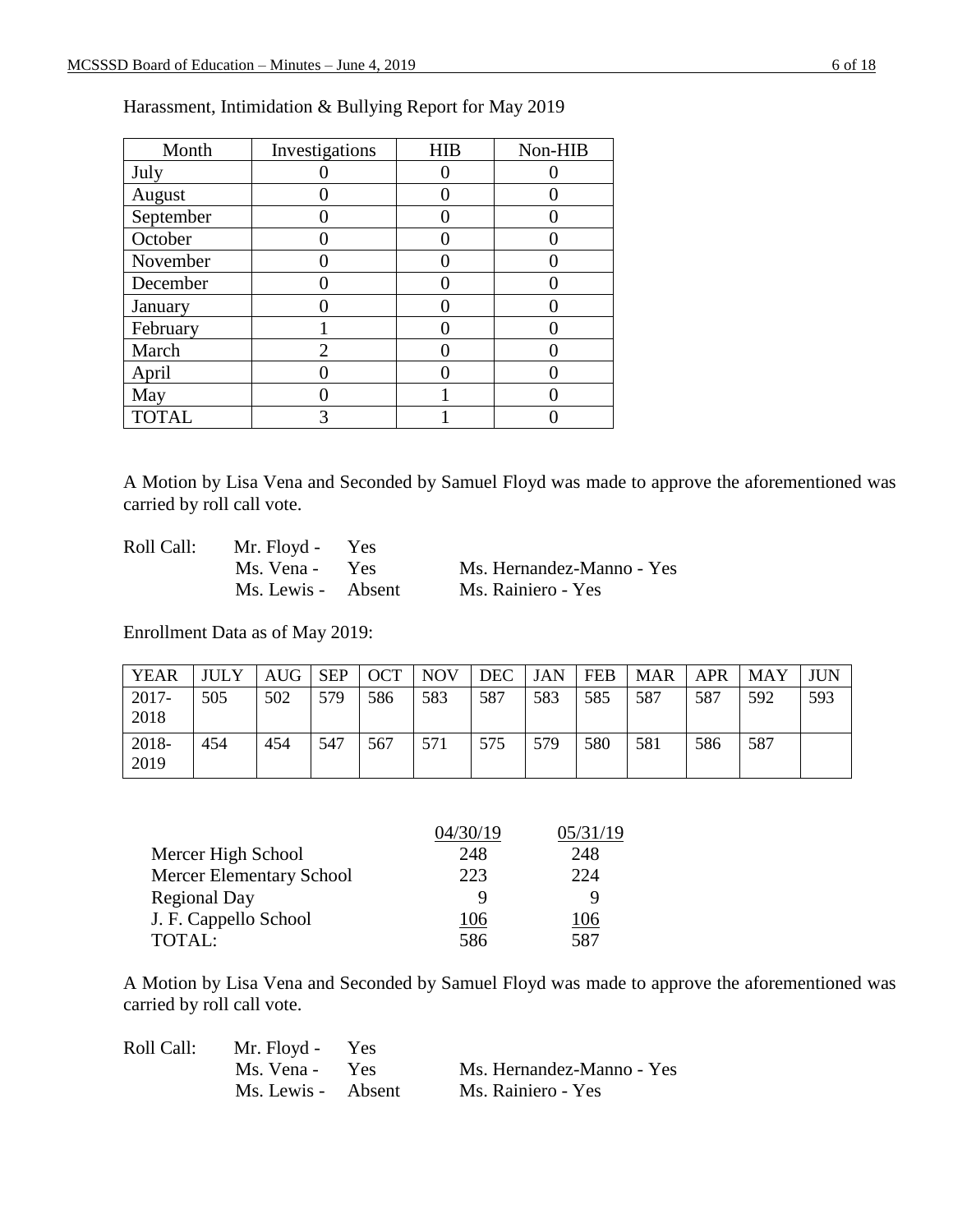#### 11. **NEW BUSINESS**

a. Approve Sodexo as the Food Service Management Company for the District for the 2019/2020 school year with the option to renew up to four (4) additional years.

A Motion by Lisa Vena and Seconded by Samuel Floyd was made to approve the aforementioned was carried by roll call vote.

| Roll Call: | Mr. Floyd - Yes    |                           |
|------------|--------------------|---------------------------|
|            | Ms. Vena - Yes     | Ms. Hernandez-Manno - Yes |
|            | Ms. Lewis - Absent | Ms. Rainiero - Yes        |

b. Approve to contract with Attorney Walter R. Bliss, Jr. for legal services as Board Attorney for the period beginning July 1, 2019 through June 30, 2020 in the amount of \$51,957 Gaap account #11-000- 230-331-01-LEG (Attachment 11-b).

A Motion by Lisa Vena and Seconded by Samuel Floyd was made to approve the aforementioned was carried by roll call vote.

| Roll Call: | Mr. Floyd - Yes    |                           |
|------------|--------------------|---------------------------|
|            | Ms. Vena - Yes     | Ms. Hernandez-Manno - Yes |
|            | Ms. Lewis - Absent | Ms. Rainiero - Yes        |

c. Approve the lease agreement between Mercer County Special Services School District and the Special Parent Advocacy Group for After School Enrichment Classes (SPAG) for the 2019 Extended School Year (ESY) Program and the 2019/2020 school year being held at the Mercer Elementary School (Attachment 11-c).

A Motion by Lisa Vena and Seconded by Samuel Floyd was made to approve the aforementioned was carried by roll call vote.

| Roll Call: | Mr. Floyd - Yes    |                           |
|------------|--------------------|---------------------------|
|            | Ms. Vena - Yes     | Ms. Hernandez-Manno - Yes |
|            | Ms. Lewis - Absent | Ms. Rainiero - Yes        |

d. Approve the lease agreement between Mercer County Special Services School District and the Special Parent Advocacy Group for After School Enrichment Classes (SPAG) for the 2019 Extended School Year (ESY) Program and the 2019/2020 school year being held at the Mercer High School (Attachment 11-d).

| Roll Call: | Mr. Floyd - Yes    |                           |
|------------|--------------------|---------------------------|
|            | Ms. Vena - Yes     | Ms. Hernandez-Manno - Yes |
|            | Ms. Lewis - Absent | Ms. Rainiero - Yes        |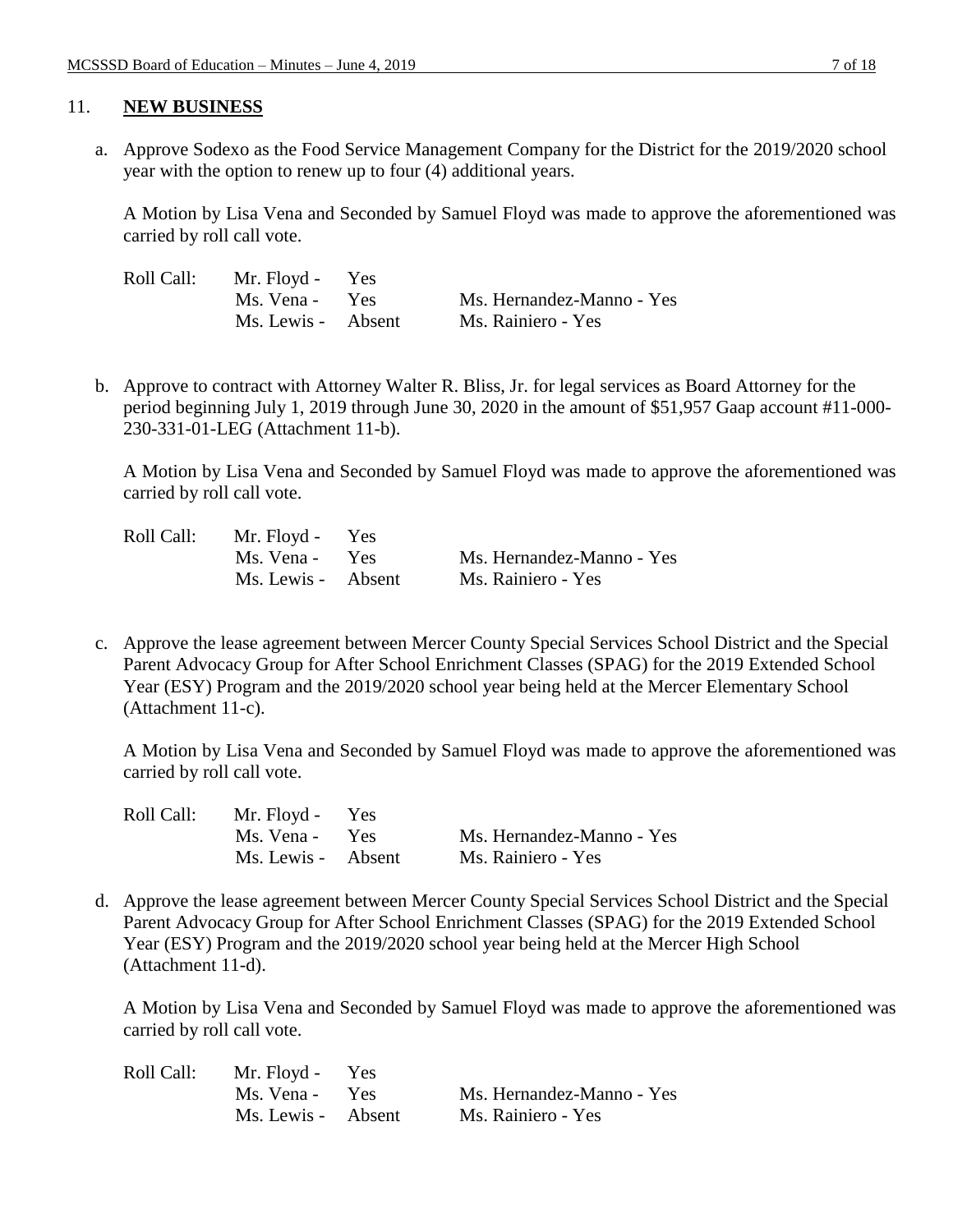e. Agreement to contract with Dr. William P Hayes of Alexander Road Associates in Psychiatry, Psychology & Counseling, Princeton, NJ, for assessment services in the 2019/2020 school year at a rate of \$595 per assessment hour (Attachment 11-e).

A Motion by Lisa Vena and Seconded by Samuel Floyd was made to approve the aforementioned was carried by roll call vote.

| Roll Call: | Mr. Floyd - Yes    |                           |
|------------|--------------------|---------------------------|
|            | Ms. Vena - Yes     | Ms. Hernandez-Manno - Yes |
|            | Ms. Lewis - Absent | Ms. Rainiero - Yes        |

f. Approve to contract with Bayada Home Healthcare Incorporated and Mercer County Special Services School District to provide a Registered Nurse to the District on a substitute basis as needed for the 2019/2020 school year at a rate of \$55 per hour (Attachment 11-f).

A Motion by Lisa Vena and Seconded by Samuel Floyd was made to approve the aforementioned was carried by roll call vote.

| Roll Call: | Mr. Floyd - Yes    |                           |
|------------|--------------------|---------------------------|
|            | Ms. Vena - Yes     | Ms. Hernandez-Manno - Yes |
|            | Ms. Lewis - Absent | Ms. Rainiero - Yes        |

g. Approve Well YOUniversity to provide Professional Development training for all MCSSSD District staff on September 3, 2019. The "Stress Management Workshop" will be provided by Carol L. Rickard, LCSW in two 2-hour trainings. The cost not to exceed \$1,250.00.

A Motion by Lisa Vena and Seconded by Samuel Floyd was made to approve the aforementioned was carried by roll call vote.

| Roll Call: | Mr. Floyd - Yes    |                           |
|------------|--------------------|---------------------------|
|            | Ms. Vena - Yes     | Ms. Hernandez-Manno - Yes |
|            | Ms. Lewis - Absent | Ms. Rainiero - Yes        |

h. Approve the agreement between Mercer County Special Services School District and Parker McCay, P.A. as Attorney for Negotiation Services effective July 1, 2019 through June 30, 2020 not to exceed \$26,000 (Attachment 11-h).

| Roll Call: | Mr. Floyd - Yes    |                           |
|------------|--------------------|---------------------------|
|            | Ms. Vena - Yes     | Ms. Hernandez-Manno - Yes |
|            | Ms. Lewis - Absent | Ms. Rainiero - Yes        |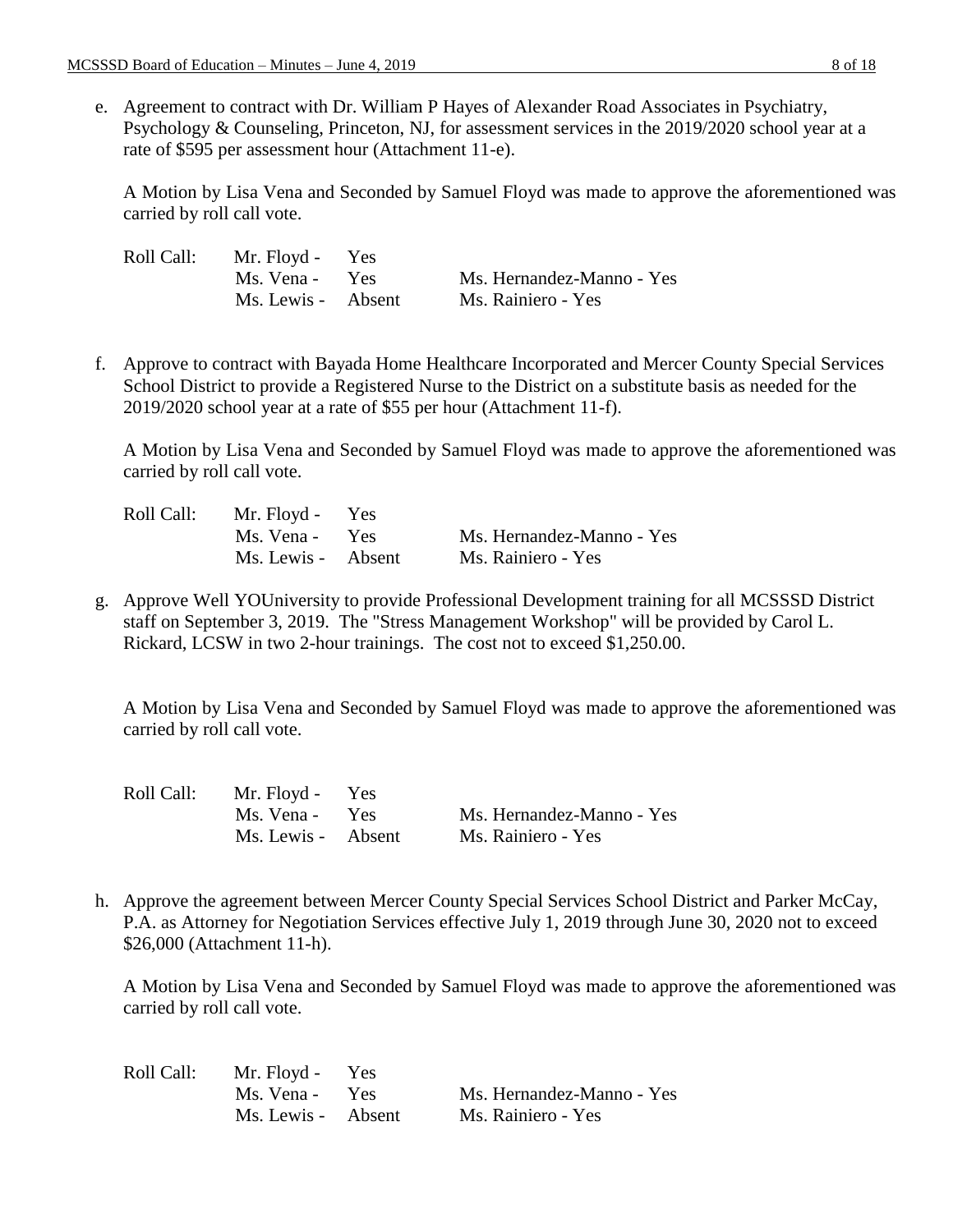i. Approve the professional services agreement of David N. Sharlin, P.O., F.A.A.P. as the School Medical Director for the 2019/2020 school year in the amount of \$54,068 (Attachment 11-i).

A Motion by Lisa Vena and Seconded by Samuel Floyd was made to approve the aforementioned was carried by roll call vote.

| Roll Call: | Mr. Floyd - Yes    |                           |
|------------|--------------------|---------------------------|
|            | Ms. Vena - Yes     | Ms. Hernandez-Manno - Yes |
|            | Ms. Lewis - Absent | Ms. Rainiero - Yes        |

j. Approve Heather Pyle to perform Human Resource systems technical support as needed for the period June 5, 2019 through June 30, 2019 at a cost not to exceed \$800.

A Motion by Lisa Vena and Seconded by Samuel Floyd was made to approve the aforementioned was carried by roll call vote.

| Roll Call: | Mr. Floyd - Yes    |                           |
|------------|--------------------|---------------------------|
|            | Ms. Vena - Yes     | Ms. Hernandez-Manno - Yes |
|            | Ms. Lewis - Absent | Ms. Rainiero - Yes        |

k. Approve Heather Pyle to perform Human Resource systems technical support as needed for the period July 1, 2019 to June 30, 2020 at \$40 per hour at a cost not to exceed \$10,000.

A Motion by Lisa Vena and Seconded by Samuel Floyd was made to approve the aforementioned was carried by roll call vote.

| Roll Call: | Mr. Floyd - Yes    |                           |
|------------|--------------------|---------------------------|
|            | Ms. Vena - Yes     | Ms. Hernandez-Manno - Yes |
|            | Ms. Lewis - Absent | Ms. Rainiero - Yes        |

l. Approve Gina Buzgo to be responsible for the update of district policies and regulations for Mercer County Technical Schools at her professional hourly rate of \$52.13.

A Motion by Lisa Vena and Seconded by Samuel Floyd was made to approve the aforementioned was carried by roll call vote.

| Roll Call: | Mr. Floyd - Yes    |                           |
|------------|--------------------|---------------------------|
|            | Ms. Vena - Yes     | Ms. Hernandez-Manno - Yes |
|            | Ms. Lewis - Absent | Ms. Rainiero - Yes        |

m. Approve to adopt the Regional Day School Budget for the 2019/2020 school year in the amount of \$656,608 (Attachment 11-m).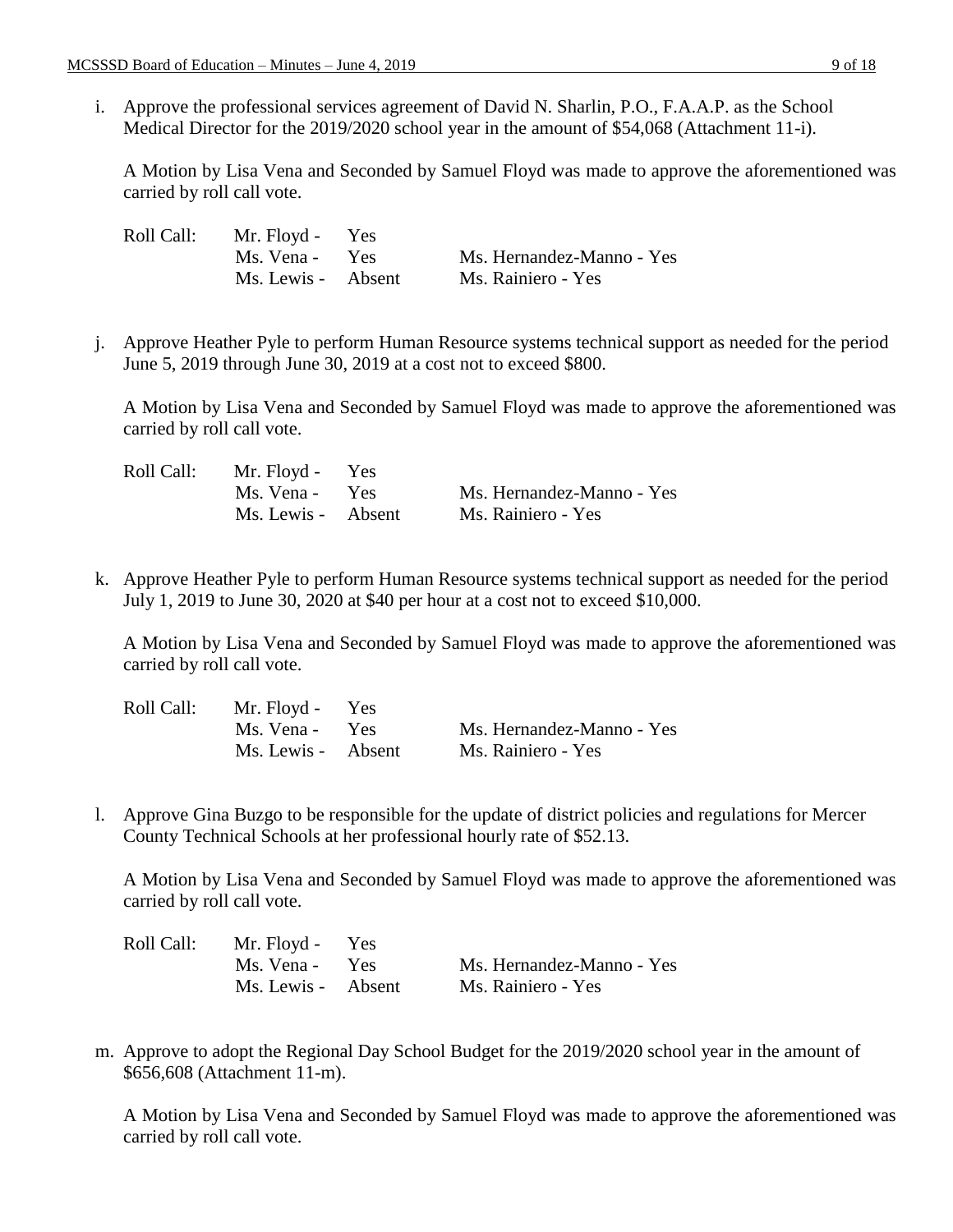| Roll Call: | Mr. Floyd - Yes    |                           |
|------------|--------------------|---------------------------|
|            | Ms. Vena - Yes     | Ms. Hernandez-Manno - Yes |
|            | Ms. Lewis - Absent | Ms. Rainiero - Yes        |

n. Approve the Community Resource Team Fee, Community Resource Assessment Service Fee Schedule - 2019/20 school year, Project Child Clinic Grant Services Fee Schedule - 2019/20 school year (Attachment 11-n).

A Motion by Lisa Vena and Seconded by Samuel Floyd was made to approve the aforementioned was carried by roll call vote.

| Roll Call: | Mr. Floyd - Yes    |                           |
|------------|--------------------|---------------------------|
|            | Ms. Vena - Yes     | Ms. Hernandez-Manno - Yes |
|            | Ms. Lewis - Absent | Ms. Rainiero - Yes        |

o. Approve renewal of System 3000 software and license support fee of \$24,987 for payroll, personnel, accounting and employee portal fee of \$5,826 for the 2019/20 school year for a total of \$30,813.

A Motion by Lisa Vena and Seconded by Samuel Floyd was made to approve the aforementioned was carried by roll call vote.

| Roll Call: | Mr. Floyd - Yes    |                           |
|------------|--------------------|---------------------------|
|            | Ms. Vena - Yes     | Ms. Hernandez-Manno - Yes |
|            | Ms. Lewis - Absent | Ms. Rainiero - Yes        |

p. Approval to continue contract with Frontline Technologies effective July 1, 2019 through June 30, 2020 in the total amount of \$20,124.49 for: subscription software (AESOP) to maintain staff attendance and required documentation of substitutes at a cost of \$10,081.09; for Teacher Evaluation Software (Danielson) in the amount of \$7,330.07; and Time and Attendance for internal employees in the amount of \$2,713.33.

A Motion by Lisa Vena and Seconded by Samuel Floyd was made to approve the aforementioned was carried by roll call vote.

| Roll Call: | Mr. Floyd - Yes    |                           |
|------------|--------------------|---------------------------|
|            | Ms. Vena - Yes     | Ms. Hernandez-Manno - Yes |
|            | Ms. Lewis - Absent | Ms. Rainiero - Yes        |

q. Approve the annual maintenance and support of the District's Policy and Regulation Manuals and annual subscription to New Jersey School Digest for the 2019/20 school year to Strauss Esmay Associates, LLP for \$4,190.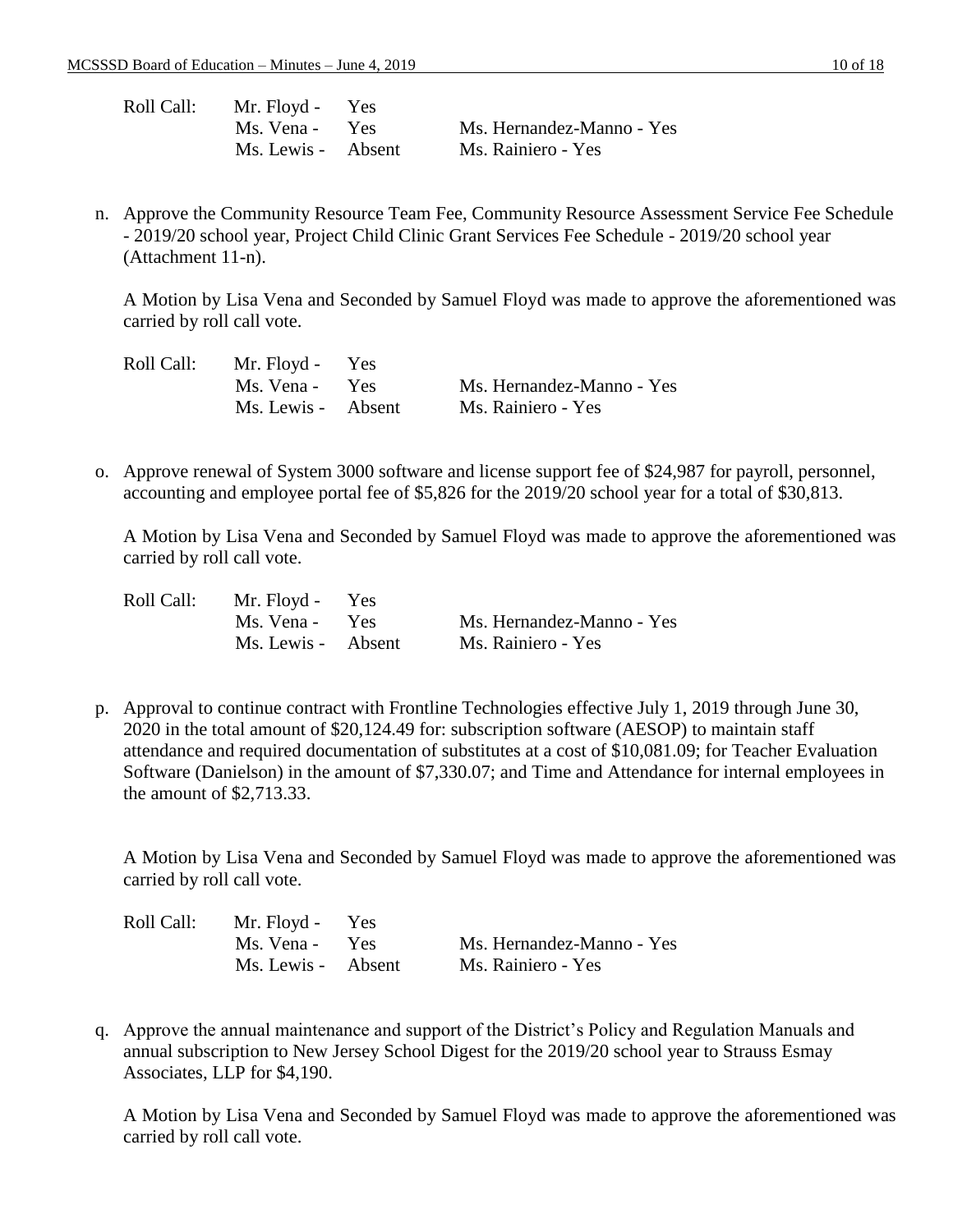| Roll Call: | Mr. Floyd - Yes    |                           |
|------------|--------------------|---------------------------|
|            | Ms. Vena - Yes     | Ms. Hernandez-Manno - Yes |
|            | Ms. Lewis - Absent | Ms. Rainiero - Yes        |

r. Approve Realtime to provide Professional Development training for all MCSSSD district nurses. Realtime representative will provide training on the Medical Module. The two (2) two-hour trainings will be scheduled during the month of June 2019. The cost not to exceed \$1,500.

A Motion by Lisa Vena and Seconded by Samuel Floyd was made to approve the aforementioned was carried by roll call vote.

| Roll Call: | Mr. Floyd - Yes    |                           |
|------------|--------------------|---------------------------|
|            | Ms. Vena - Yes     | Ms. Hernandez-Manno - Yes |
|            | Ms. Lewis - Absent | Ms. Rainiero - Yes        |

s. Approve to continue to contract with Realtime Information Technology, Incorporated for the Student Database Management System, Cafeteria Point of Sale system and Emergency Notification System for the period July 1, 2019 through June 30, 2020 in the amount of \$18,112.40.

A Motion by Lisa Vena and Seconded by Samuel Floyd was made to approve the aforementioned was carried by roll call vote.

| Roll Call: | Mr. Floyd - Yes    |                           |
|------------|--------------------|---------------------------|
|            | Ms. Vena - Yes     | Ms. Hernandez-Manno - Yes |
|            | Ms. Lewis - Absent | Ms. Rainiero - Yes        |

t. Approval to accept SFY 2020 Special Child Health Services, Early Hearing Detection and Intervention, Grant Application, in the amount of \$37,829.00, for the period 04/01/2019-03/31/2020.

A Motion by Lisa Vena and Seconded by Samuel Floyd was made to approve the aforementioned was carried by roll call vote.

| Roll Call: | Mr. Floyd - Yes    |                           |
|------------|--------------------|---------------------------|
|            | Ms. Vena - Yes     | Ms. Hernandez-Manno - Yes |
|            | Ms. Lewis - Absent | Ms. Rainiero - Yes        |

u. Approve agreement with Paul's Commodity Hauling, Inc. to provide delivery of State Food Commodities to be managed and invoiced through Sodexo for the 2019/2020 school year per agreement (Attachment 11-u).

| Roll Call: | Mr. Floyd - Yes    |                           |
|------------|--------------------|---------------------------|
|            | Ms. Vena - Yes     | Ms. Hernandez-Manno - Yes |
|            | Ms. Lewis - Absent | Ms. Rainiero - Yes        |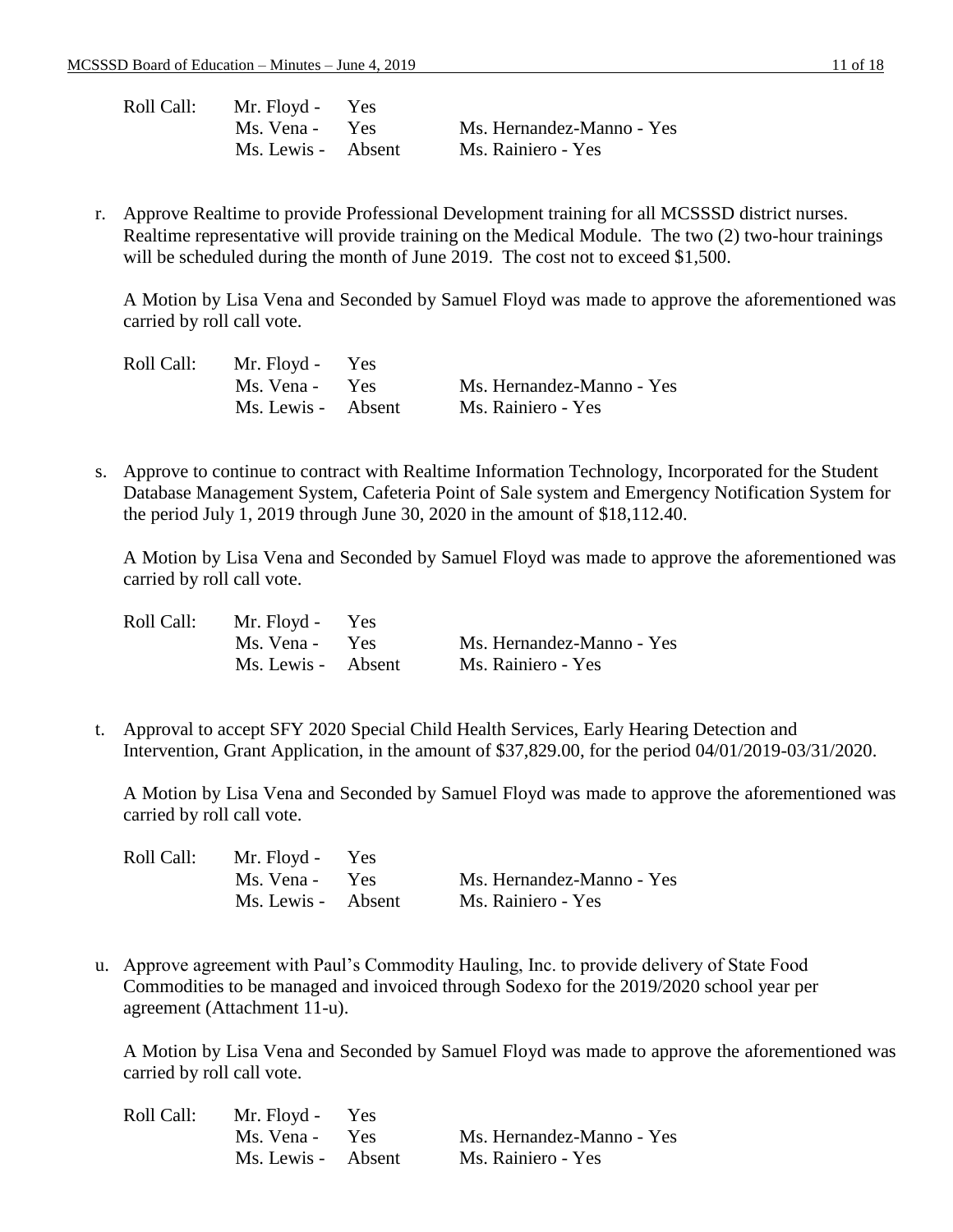v. Approve the Agreement of the lunch prices for 2019/2020

2019/2020 Breakfast, Lunch & Milk Prices:

| <b>Breakfast</b>         | Student |
|--------------------------|---------|
| Mercer High              | \$1.65  |
| Joseph F. Cappello       | \$1.65  |
| <b>Mercer Elementary</b> | \$1.65  |
| Mercer County Vo-Tech    | \$1.65  |
| Rubino Academy           | \$1.65  |

2019/2020 Reduced Price Breakfast for all schools will be \$.30

| Lunch                    | Student | Adult  |
|--------------------------|---------|--------|
| Mercer High              | \$3.00  | \$4.25 |
| Joseph F. Cappello       | \$2.85  | \$4.25 |
| <b>Mercer Elementary</b> | \$2.85  | \$4.25 |
| Mercer County Vo-Tech    | \$3.00  | \$4.25 |
| Rubino Academy           | \$3.00  | \$4.25 |

Reduced Price Lunch for all schools will be \$.40 Milk Prices (flavored and un-flavored) will be \$.50

A Motion by Lisa Vena and Seconded by Samuel Floyd was made to approve the aforementioned was carried by roll call vote.

| Roll Call: | Mr. Floyd - Yes    |                           |
|------------|--------------------|---------------------------|
|            | Ms. Vena - Yes     | Ms. Hernandez-Manno - Yes |
|            | Ms. Lewis - Absent | Ms. Rainiero - Yes        |

#### w. Staff and Student Travel (Attachment 11-w).

A Motion by Lisa Vena and Seconded by Samuel Floyd was made to approve the aforementioned was carried by roll call vote.

| Roll Call: | Mr. Floyd - Yes    |                           |
|------------|--------------------|---------------------------|
|            | Ms. Vena - Yes     | Ms. Hernandez-Manno - Yes |
|            | Ms. Lewis - Absent | Ms. Rainiero - Yes        |

x. Approve Transportation Contract(s), Bids, Renewals and Addendum (11-x).

| Roll Call: | Mr. Floyd - Yes    |                           |
|------------|--------------------|---------------------------|
|            | Ms. Vena - Yes     | Ms. Hernandez-Manno - Yes |
|            | Ms. Lewis - Absent | Ms. Rainiero - Yes        |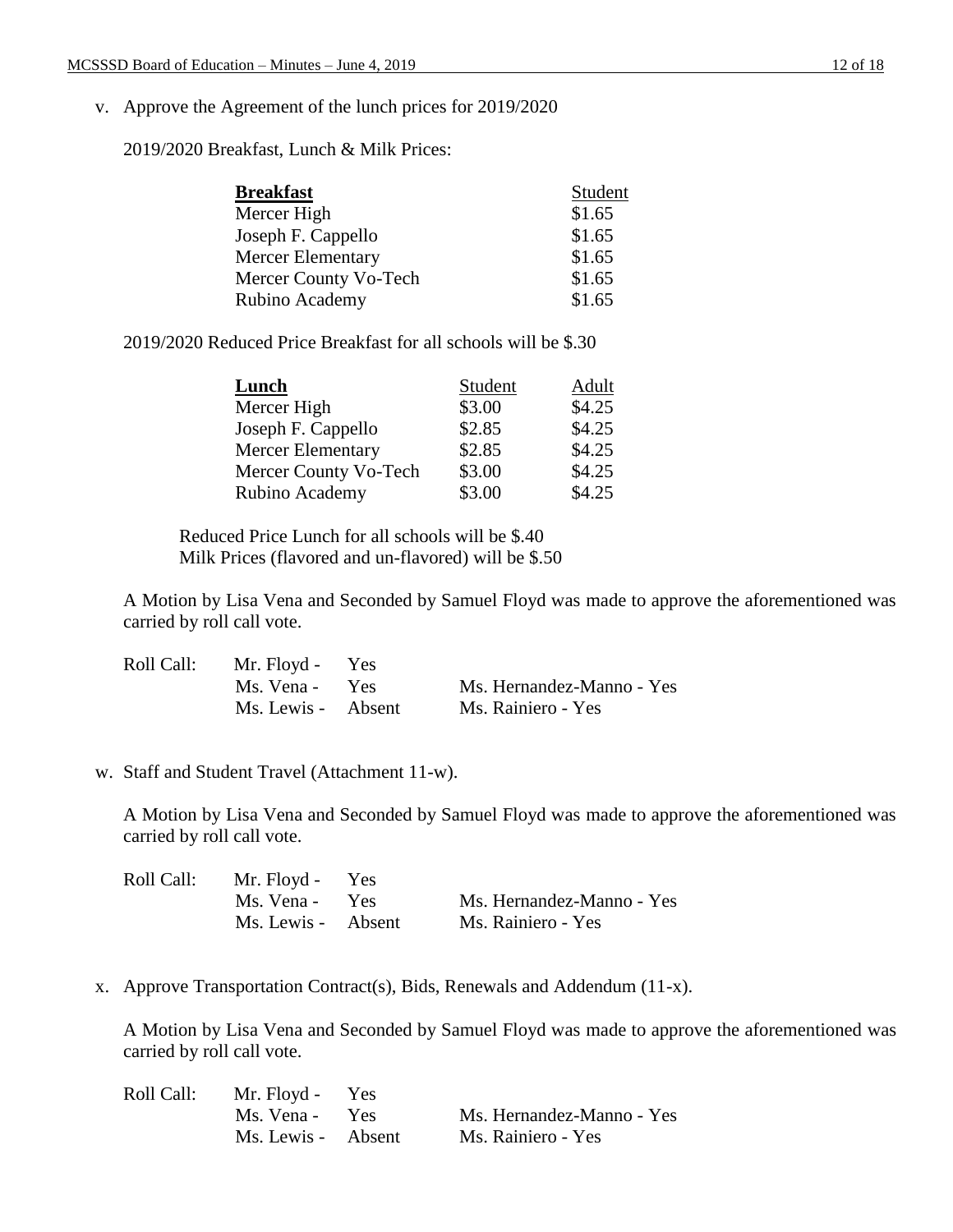y. Approve Transportation Bus Evacuation Drills for the 2018/19 School Year (Attachment 11-y).

A Motion by Lisa Vena and Seconded by Samuel Floyd was made to approve the aforementioned was carried by roll call vote.

| Roll Call: | Mr. Floyd - Yes    |                           |
|------------|--------------------|---------------------------|
|            | Ms. Vena - Yes     | Ms. Hernandez-Manno - Yes |
|            | Ms. Lewis - Absent | Ms. Rainiero - Yes        |

z. Miscellaneous Equipment Disposal List (Attachment 11-z).

A Motion by Lisa Vena and Seconded by Samuel Floyd was made to approve the aforementioned was carried by roll call vote.

| Roll Call: | Mr. Floyd - Yes    |                           |
|------------|--------------------|---------------------------|
|            | Ms. Vena - Yes     | Ms. Hernandez-Manno - Yes |
|            | Ms. Lewis - Absent | Ms. Rainiero - Yes        |

aa. Approve the resolution to transfer up to \$800,000 into the Capital Reserve Account for future needed Capital repairs and or projects (Attachment 11-aa).

A Motion by Lisa Vena and Seconded by Samuel Floyd was made to approve the aforementioned was carried by roll call vote.

| Roll Call: | Mr. Floyd - Yes    |                           |
|------------|--------------------|---------------------------|
|            | Ms. Vena - Yes     | Ms. Hernandez-Manno - Yes |
|            | Ms. Lewis - Absent | Ms. Rainiero - Yes        |

bb. Approve to close out MJF Electrical Contracting Incorporated for work completed for the Fire Alarm & Intercom System Replacement at Joseph F. Cappello School and Clock System Replacement at Mercer High School per AIA Document G707-1994, G706-1994 & G706A-1994 (Attachment 11-bb).

A Motion by Lisa Vena and Seconded by Samuel Floyd was made to approve the aforementioned was carried by roll call vote.

| Roll Call: | Mr. Floyd - Yes    |                           |
|------------|--------------------|---------------------------|
|            | Ms. Vena - Yes     | Ms. Hernandez-Manno - Yes |
|            | Ms. Lewis - Absent | Ms. Rainiero - Yes        |

cc. Approve Prior Nami Business Systems to cover maintenance on the following Sharp Machines #05002485/\$825 per year located in High School Career Center, #8506123X at \$137.50 per year located in Special Child Health Services, #8506093 at \$137.50 per year located in Administration, #15005649at \$1650 per year located in Mercer Elementary School, for the period 7/1/2019 through 6/30/2020 (attachment 11-cc).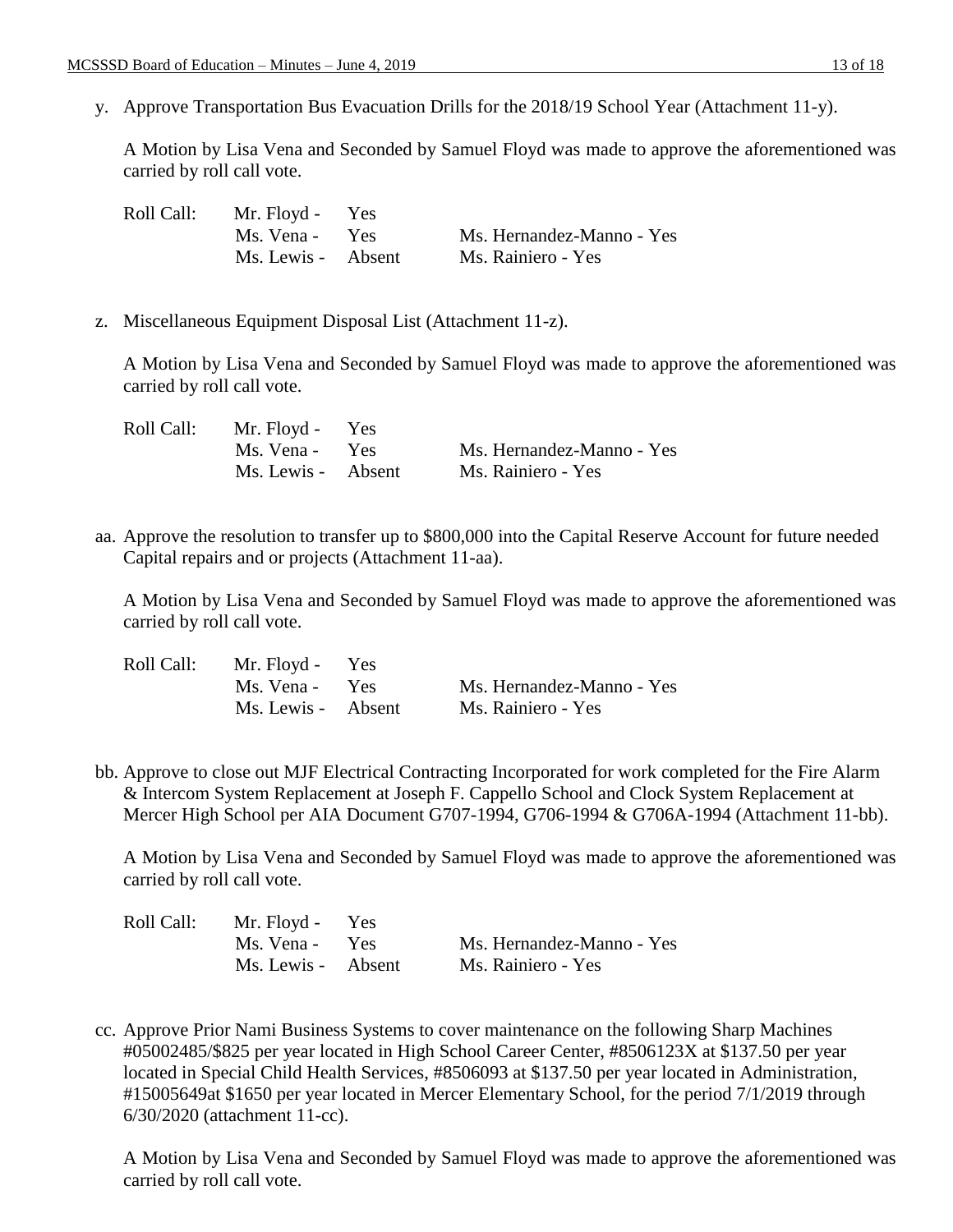| Roll Call: | Mr. Floyd - Yes    |                           |
|------------|--------------------|---------------------------|
|            | Ms. Vena - Yes     | Ms. Hernandez-Manno - Yes |
|            | Ms. Lewis - Absent | Ms. Rainiero - Yes        |

dd. Approve Heritage Business Systems to cover maintenance on Canon #LTA00508 located at the JFC School at \$56.50 per month for the period of 7/1/201 to 6/30/2020 (attachment 11-dd).

A Motion by Lisa Vena and Seconded by Samuel Floyd was made to approve the aforementioned was carried by roll call vote.

| Roll Call: | Mr. Floyd - Yes    |                           |
|------------|--------------------|---------------------------|
|            | Ms. Vena - Yes     | Ms. Hernandez-Manno - Yes |
|            | Ms. Lewis - Absent | Ms. Rainiero - Yes        |

ee. Approve months 21 through 32 of a 36 month with Canon USA for Lease to Own Agreement 7/1/2019 to 6/30/2020 for Canon #SMD00562 located at JFC at \$346.24 per month.

A Motion by Lisa Vena and Seconded by Samuel Floyd was made to approve the aforementioned was carried by roll call vote.

| Roll Call: | Mr. Floyd - Yes    |                           |
|------------|--------------------|---------------------------|
|            | Ms. Vena - Yes     | Ms. Hernandez-Manno - Yes |
|            | Ms. Lewis - Absent | Ms. Rainiero - Yes        |

ff. Approve months 16 through 27 of a 36 month with Canon USA for Lease to Own Agreement 7/1/2019 to 6/30/2020 for Canon #XWZ00501 located at MES at \$568.89 per month.

A Motion by Lisa Vena and Seconded by Samuel Floyd was made to approve the aforementioned was carried by roll call vote.

| Roll Call: | Mr. Floyd - Yes    |                           |
|------------|--------------------|---------------------------|
|            | Ms. Vena - Yes     | Ms. Hernandez-Manno - Yes |
|            | Ms. Lewis - Absent | Ms. Rainiero - Yes        |

gg. Approve months 16 through 27 of a 36 month with Canon USA for Lease to Own Agreement 7/1/2019 to 6/30/2020 for Canon #XWZ00500 located at HS at \$533.27 per month.

A Motion by Lisa Vena and Seconded by Samuel Floyd was made to approve the aforementioned was carried by roll call vote.

| Roll Call: | Mr. Floyd - Yes    |                           |
|------------|--------------------|---------------------------|
|            | Ms. Vena - Yes     | Ms. Hernandez-Manno - Yes |
|            | Ms. Lewis - Absent | Ms. Rainiero - Yes        |

hh. Approve Pitney Bowes Postage Meter Rental for DM475 Mailing Machine to cover 7/1/19 to 6/30/2020 at \$171/quarter and \$571.50/year for Service agreement.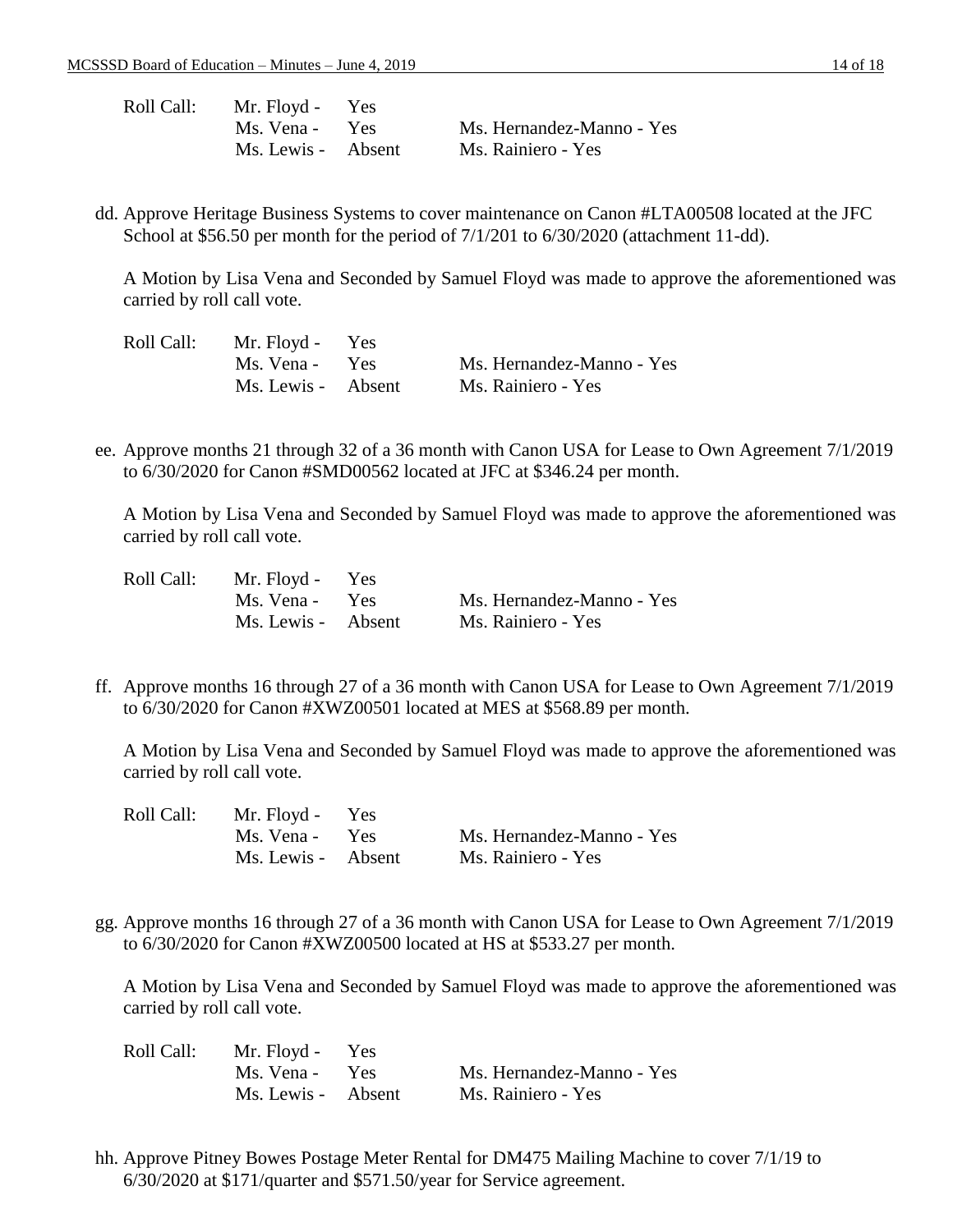A Motion by Lisa Vena and Seconded by Samuel Floyd was made to approve the aforementioned was carried by roll call vote.

| Roll Call: | Mr. Floyd - Yes    |                           |
|------------|--------------------|---------------------------|
|            | Ms. Vena - Yes     | Ms. Hernandez-Manno - Yes |
|            | Ms. Lewis - Absent | Ms. Rainiero - Yes        |

ii. Approve Lease for months 44 through 48 of a 48 month Lease to Own Agreement for the period of 7/1/2019 to 11/30/2019 at \$414.88 per month for Sharp #55010258 located in Mercer High School Career Center. Effective 12/1/19 the contract is maintenance only at a rate TBD.

A Motion by Lisa Vena and Seconded by Samuel Floyd was made to approve the aforementioned was carried by roll call vote.

| Roll Call: | Mr. Floyd - Yes    |                           |
|------------|--------------------|---------------------------|
|            | Ms. Vena - Yes     | Ms. Hernandez-Manno - Yes |
|            | Ms. Lewis - Absent | Ms. Rainiero - Yes        |

jj. Approve Neopost Rental for months 21 through 32 of 36 month Rental for IS-350 Mailing Machine located at JFC at \$191.85/quarter.

A Motion by Lisa Vena and Seconded by Samuel Floyd was made to approve the aforementioned was carried by roll call vote.

| Roll Call: | Mr. Floyd - Yes    |                           |
|------------|--------------------|---------------------------|
|            | Ms. Vena - Yes     | Ms. Hernandez-Manno - Yes |
|            | Ms. Lewis - Absent | Ms. Rainiero - Yes        |

kk. Approve Neopost Rental for months 21 through 32 of 36 month Rental for IN-360 Mailing Machine located at High School at \$79.95/month.

A Motion by Lisa Vena and Seconded by Samuel Floyd was made to approve the aforementioned was carried by roll call vote.

| Roll Call: | Mr. Floyd - Yes    |                           |
|------------|--------------------|---------------------------|
|            | Ms. Vena - Yes     | Ms. Hernandez-Manno - Yes |
|            | Ms. Lewis - Absent | Ms. Rainiero - Yes        |

ll. Approve the following Request for Proposal, 20-01, 02, & 03 for Therapy Service vendors on an as needed basis for the 2019/20 school year:

| <b>RFP 20-01</b><br><b>SPEECH</b><br><b>THERAPY</b> | <b>AWARDED</b><br><b>VENDOR</b> | <b>SERVICE AT</b><br><b>SCHOOL</b> | <b>SERVICE AT</b><br><b>HOME</b> | AAC<br><b>EVALUATION</b> |
|-----------------------------------------------------|---------------------------------|------------------------------------|----------------------------------|--------------------------|
|                                                     | <b>Therapy Source</b>           |                                    |                                  |                          |
|                                                     | Jump Ahead                      |                                    |                                  |                          |
|                                                     | <b>ARDOR</b>                    |                                    |                                  |                          |
|                                                     | Kaleidoscope                    |                                    |                                  |                          |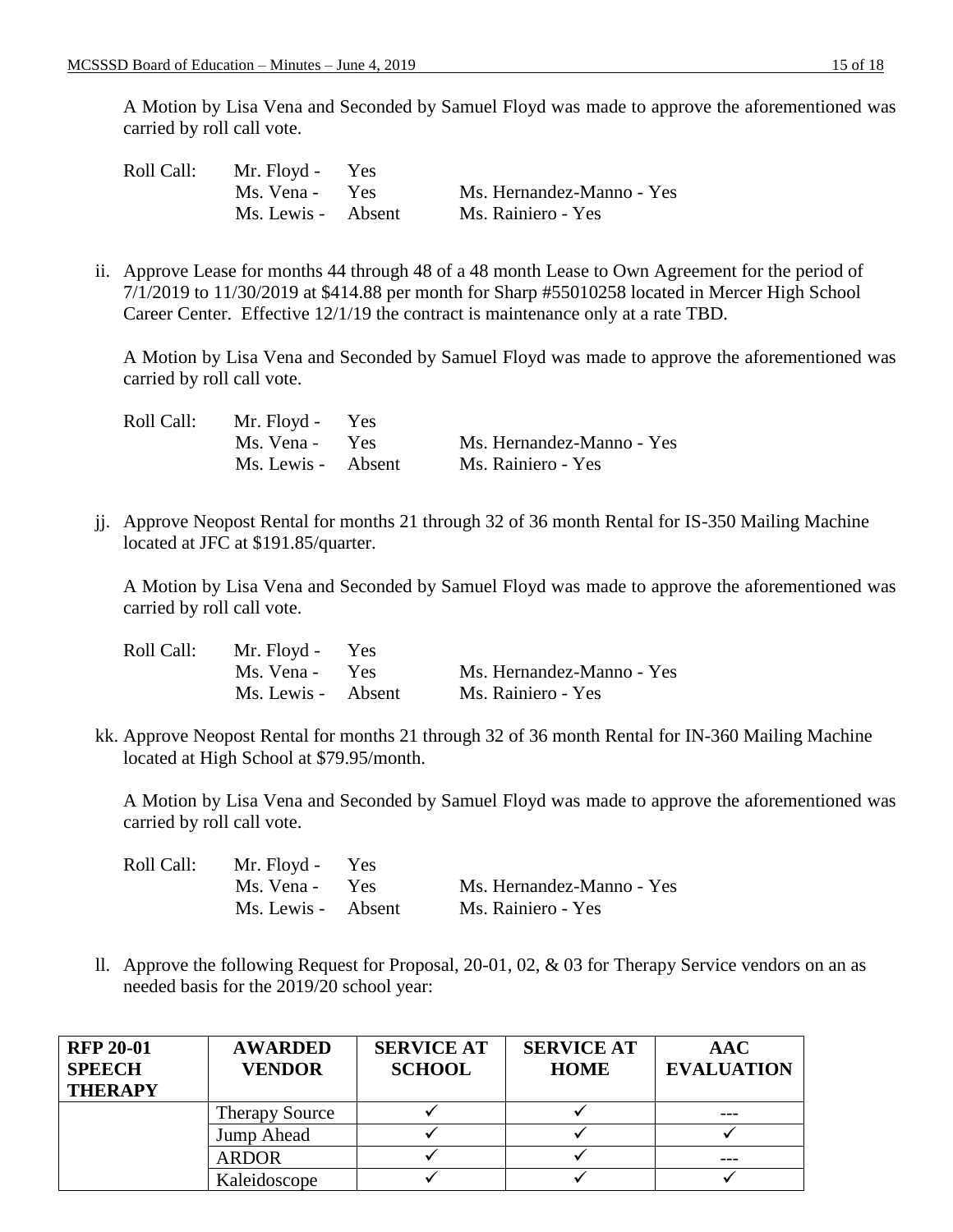| <b>RFP 20-02</b>    | <b>AWARDED</b>        | <b>SERVICE AT</b> | <b>SERVICE AT</b> | <b>AAC</b>        |
|---------------------|-----------------------|-------------------|-------------------|-------------------|
| <b>OCCUPATIONAL</b> | <b>VENDOR</b>         | <b>SCHOOL</b>     | <b>HOME</b>       | <b>EVALUATION</b> |
| THERAPY 20-02       |                       |                   |                   |                   |
|                     | <b>Therapy Source</b> |                   | ✔                 |                   |
|                     | Jump Ahead            |                   |                   |                   |
|                     | <b>ARDOR</b>          |                   |                   |                   |
|                     |                       |                   |                   |                   |
| <b>RFP 20-03</b>    | <b>AWARDED</b>        | <b>SERVICE AT</b> | <b>SERVICE AT</b> | <b>AAC</b>        |
| <b>PHYSICAL</b>     | <b>VENDOR</b>         | <b>SCHOOL</b>     | <b>HOME</b>       | <b>EVALUATION</b> |
| <b>THERAPY</b>      |                       |                   |                   |                   |
|                     | <b>Therapy Source</b> |                   |                   |                   |
|                     | Kaleidoscope          |                   |                   |                   |
|                     | Jump Ahead            |                   |                   |                   |

A Motion by Lisa Vena and Seconded by Samuel Floyd was made to approve the aforementioned was carried by roll call vote.

| Roll Call: | Mr. Floyd - Yes    |                           |
|------------|--------------------|---------------------------|
|            | Ms. Vena - Yes     | Ms. Hernandez-Manno - Yes |
|            | Ms. Lewis - Absent | Ms. Rainiero - Yes        |

mm.Approve to award the Waste and Recycling Disposal Bid #103-MCSSSDCPS-20-01 to the following: (Attachment 11-mm).

Waste Management, Inc. for collection of waste and recycling at all district buildings for the in the total amount of \$ 39,228.00 for the 2019-2020 School Year, \$ 40,404.00 for the 2020-2021 School Year and \$ 41,592.00 for the 2021-22 School Year, for a total of \$ 121,224.00 subject to the terms and conditions of the bid document, as reviewed by Board counsel, and

Central Jersey Waste & Recycling for collection of Roll Off and Bulk Waste removal at all district buildings for the in the total amount of \$ 4,380.00 for the 2019-2020 School Year, \$ 4,500.00 for the 2020-2021 School Year and \$ 4,620.00 for the 2021-22 School Year, for a total of \$ 13,500.00 subject to the terms and conditions of the bid document, as reviewed by Board counsel.

A Motion by Lisa Vena and Seconded by Samuel Floyd was made to approve the aforementioned was carried by roll call vote.

| Roll Call: | Mr. Floyd - Yes    |                           |
|------------|--------------------|---------------------------|
|            | Ms. Vena - Yes     | Ms. Hernandez-Manno - Yes |
|            | Ms. Lewis - Absent | Ms. Rainiero - Yes        |

nn. Approve to continue the services of Med-Flex Incorporated, year 1 of 3 as medical waste disposal and transport company for the District for 2019/20 school year in the amount of \$150 (Attachment 11-nn).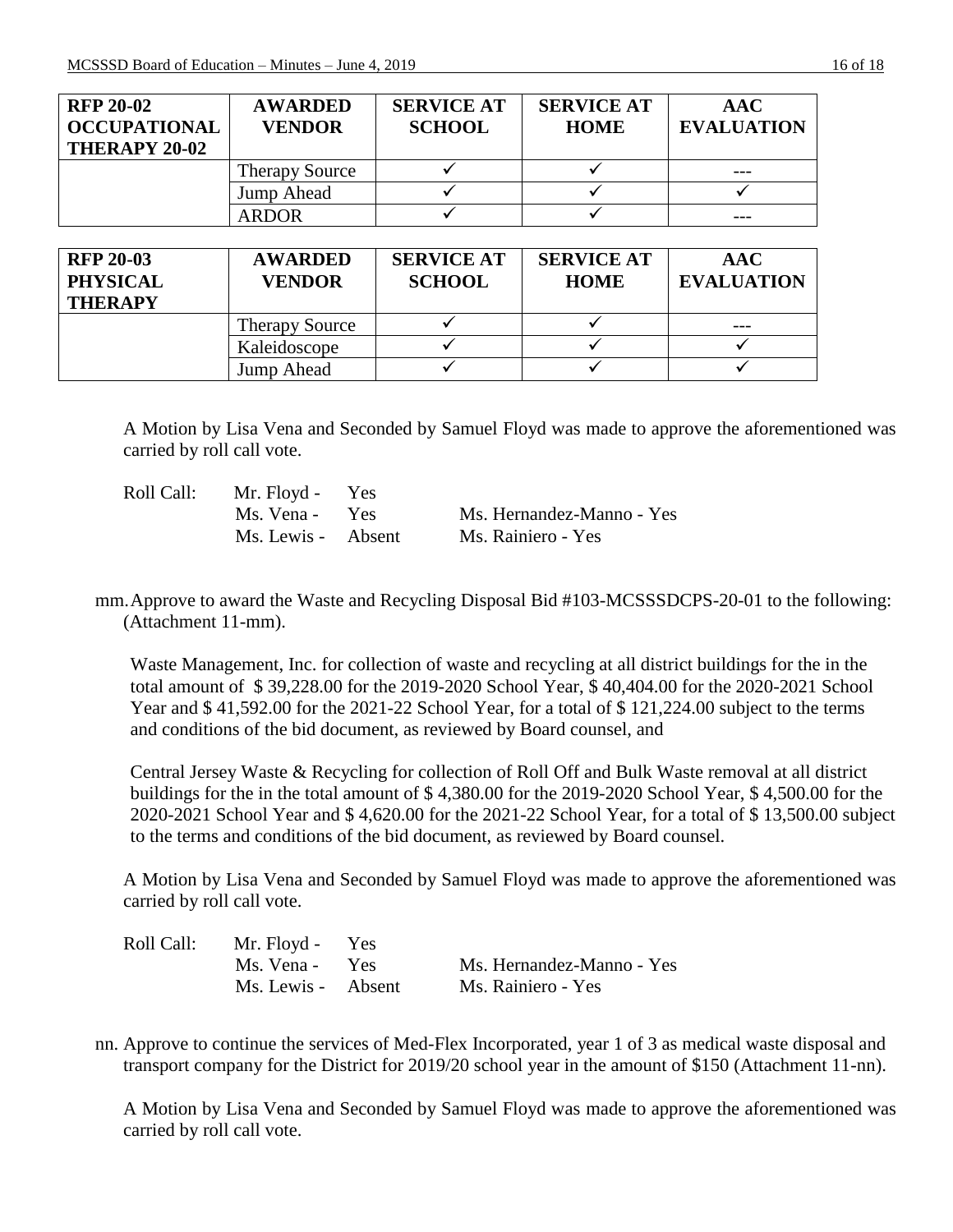| Roll Call: | Mr. Floyd - Yes    |                           |
|------------|--------------------|---------------------------|
|            | Ms. Vena - Yes     | Ms. Hernandez-Manno - Yes |
|            | Ms. Lewis - Absent | Ms. Rainiero - Yes        |

oo. Approve the resolution to accept a \$127,482 surplus distribution from the BCIPJIF to be applied towards 2019/2020 premium (Attachment 11-oo).

A Motion by Lisa Vena and Seconded by Samuel Floyd was made to approve the aforementioned was carried by roll call vote.

| Roll Call: | Mr. Floyd - Yes    |                           |
|------------|--------------------|---------------------------|
|            | Ms. Vena - Yes     | Ms. Hernandez-Manno - Yes |
|            | Ms. Lewis - Absent | Ms. Rainiero - Yes        |

pp. Approve to renew Cooperative Purchasing Agreements in 2019/2010 with the following: Hunterdon Educational Services Commission, Education Services Commission of New Jersey (formerly MRESC) and Mercer County Cooperative Purchasing System.

A Motion by Lisa Vena and Seconded by Samuel Floyd was made to approve the aforementioned was carried by roll call vote.

| Roll Call: | Mr. Floyd - Yes    |                           |
|------------|--------------------|---------------------------|
|            | Ms. Vena - Yes     | Ms. Hernandez-Manno - Yes |
|            | Ms. Lewis - Absent | Ms. Rainiero - Yes        |

qq. Approve the Bloodborne Pathogens Exposure Control Plan in accordance with the OSHA Bloodborne Pathogens Standard (Attachment 11-qq).

A Motion by Lisa Vena and Seconded by Samuel Floyd was made to approve the aforementioned was carried by roll call vote.

| Roll Call: | Mr. Floyd - Yes    |                           |
|------------|--------------------|---------------------------|
|            | Ms. Vena - Yes     | Ms. Hernandez-Manno - Yes |
|            | Ms. Lewis - Absent | Ms. Rainiero - Yes        |

rr. Approve the Compressed Gas Safety Program in accordance with OSHA 29 CFR 1910.101 Standards (Attachment 11-rr).

| Roll Call: | Mr. Floyd - Yes    |                           |
|------------|--------------------|---------------------------|
|            | Ms. Vena - Yes     | Ms. Hernandez-Manno - Yes |
|            | Ms. Lewis - Absent | Ms. Rainiero - Yes        |